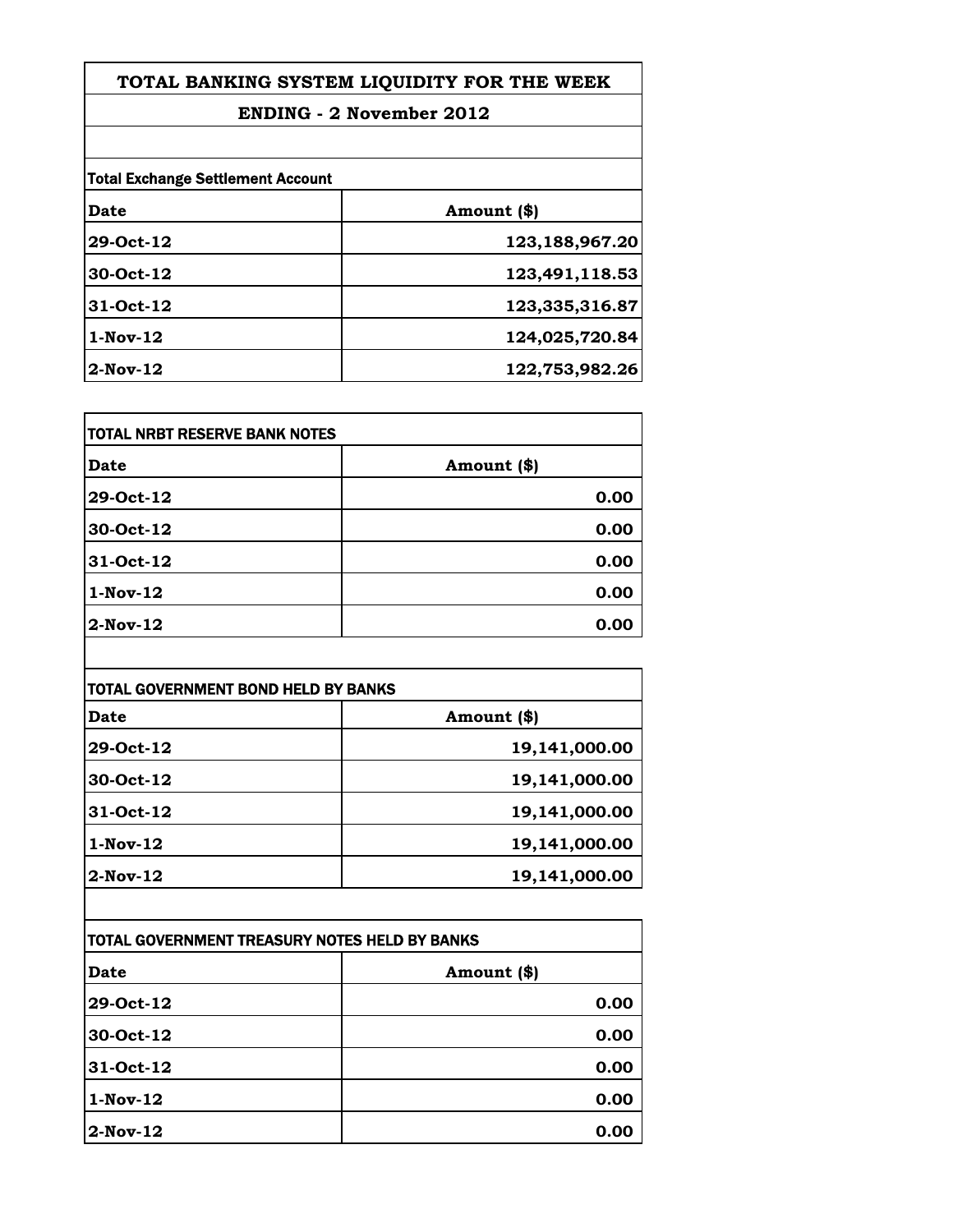## **ENDING - 9 November 2012**

| <b>Total Exchange Settlement Account</b> |                |
|------------------------------------------|----------------|
| Date                                     | Amount (\$)    |
| $6-Nov-12$                               | 123,780,789.10 |
| $7-Nov-12$                               | 123,780,720.10 |
| $8-Nov-12$                               | 124,667,308.06 |
| $9-Nov-12$                               | 123,806,441.42 |

| <b>TOTAL NRBT RESERVE BANK NOTES</b> |             |
|--------------------------------------|-------------|
| Date                                 | Amount (\$) |
| $6-Nov-12$                           | 0.00        |
| <b>7-Nov-12</b>                      | 0.00        |
| <b>8-Nov-12</b>                      | 0.00        |
| 9-Nov-12                             | 0.00        |

| TOTAL GOVERNMENT BOND HELD BY BANKS |               |
|-------------------------------------|---------------|
| Date                                | Amount (\$)   |
| $6-Nov-12$                          | 19,141,000.00 |
| 7-Nov-12                            | 19,141,000.00 |
| 8-Nov-12                            | 19,141,000.00 |
| $9-Nov-12$                          | 19,141,000.00 |

| <b>TOTAL GOVERNMENT TREASURY NOTES HELD BY BANKS</b> |             |
|------------------------------------------------------|-------------|
| Date                                                 | Amount (\$) |
| $6-Nov-12$                                           | 0.00        |
| $7-Nov-12$                                           | 0.00        |
| $8-Nov-12$                                           | 0.00        |
| 9-Nov-12                                             | 0.00        |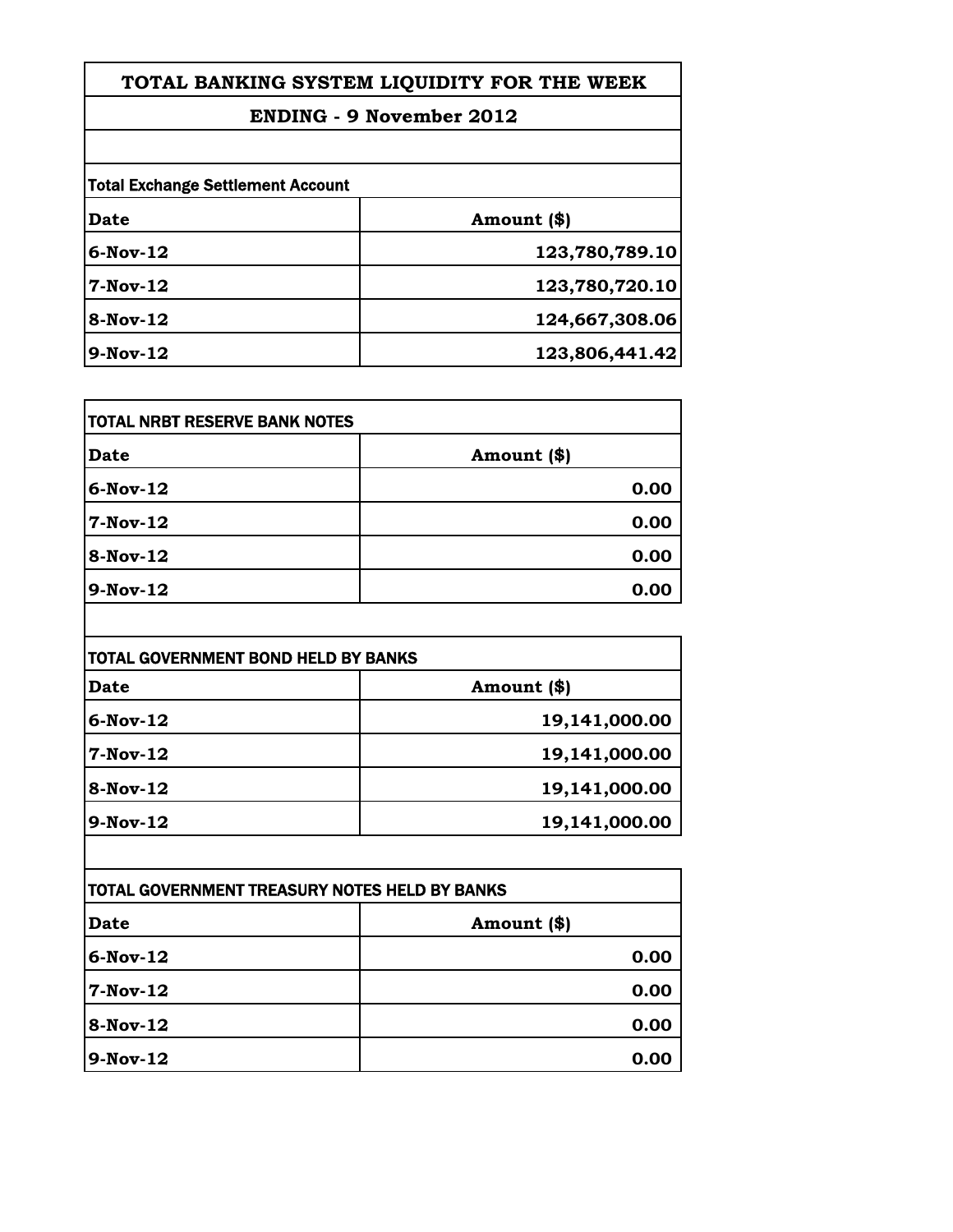## **ENDING - 16 November 2012**

| <b>Total Exchange Settlement Account</b> |                |
|------------------------------------------|----------------|
| Date                                     | Amount (\$)    |
| $12$ -Nov- $12$                          | 122,126,498.33 |
| $13-Nov-12$                              | 122,852,294.20 |
| $14$ -Nov- $12$                          | 122,752,039.74 |
| $15-Nov-12$                              | 123,419,628.03 |
| $16$ -Nov- $12$                          | 128,056,003.96 |

| TOTAL NRBT RESERVE BANK NOTES |             |
|-------------------------------|-------------|
| Date                          | Amount (\$) |
| 12-Nov-12                     | 0.00        |
| 13-Nov-12                     | 0.00        |
| 14-Nov-12                     | 0.00        |
| 15-Nov-12                     | 0.00        |
| 16-Nov-12                     | 0.00        |

| TOTAL GOVERNMENT BOND HELD BY BANKS |               |
|-------------------------------------|---------------|
| Date                                | Amount (\$)   |
| $12$ -Nov- $12$                     | 19,141,000.00 |
| $13-Nov-12$                         | 19,141,000.00 |
| $14$ -Nov- $12$                     | 19,141,000.00 |
| $15-Nov-12$                         | 19,141,000.00 |
| $16$ -Nov- $12$                     | 19,141,000.00 |

| TOTAL GOVERNMENT TREASURY NOTES HELD BY BANKS |             |
|-----------------------------------------------|-------------|
| Date                                          | Amount (\$) |
| 12-Nov-12                                     | 0.00        |
| $13-Nov-12$                                   | 0.00        |
| $14$ -Nov- $12$                               | 0.00        |
| 15-Nov-12                                     | 0.00        |
| $16$ -Nov- $12$                               | 0.00        |